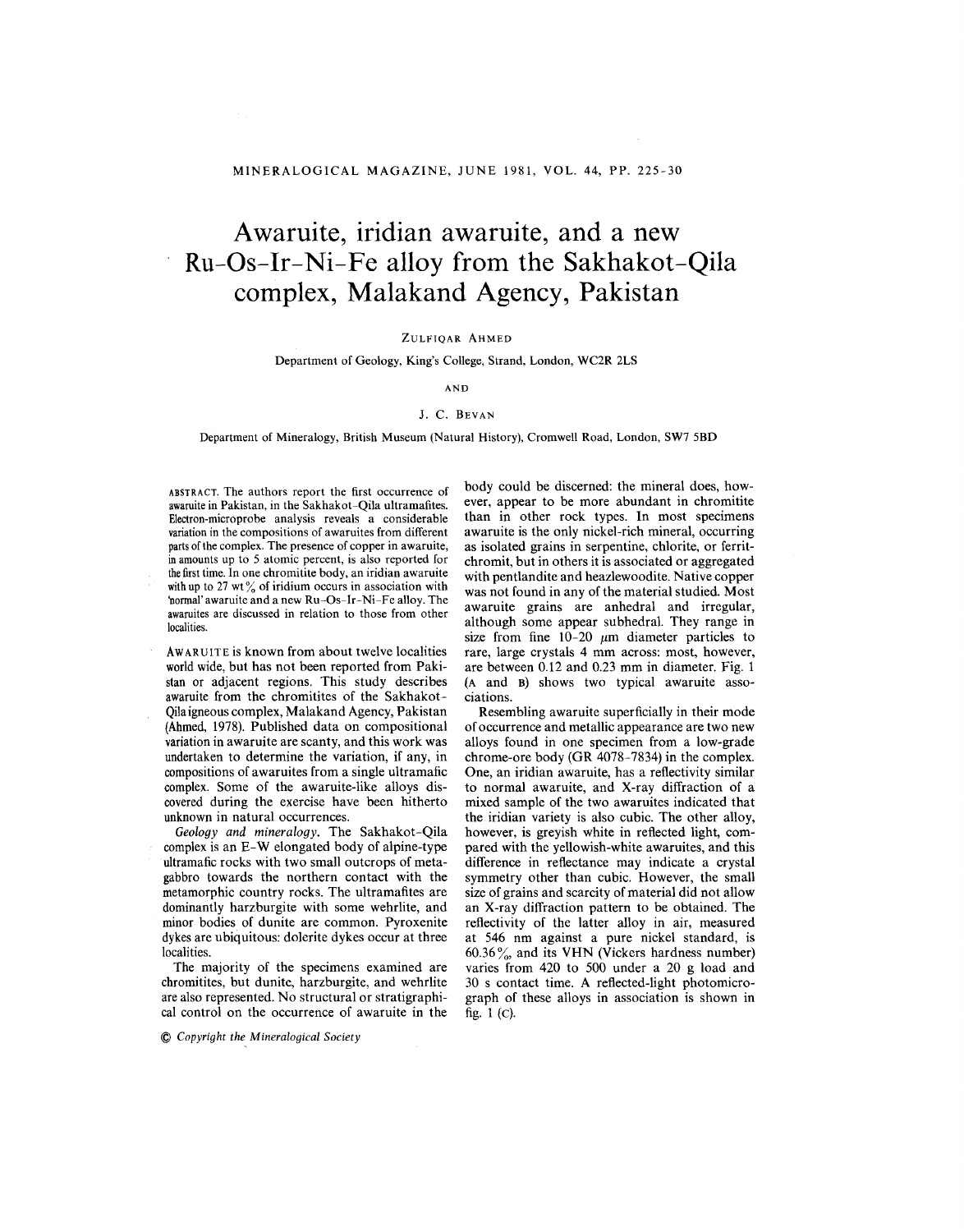*Analytical procedure.* The 'normal' awaruites were examined in polished mounts and polished thin sections, using an energy-dispersive electron microprobe: a Link Systems 860 with Kevex ED attached to a Cambridge Instruments' Geoscan. An accelerating voltage of 15 kV, a specimen current on the cobalt metal internal standard of  $0.5 \times 10^{-8}$  A, 100 s live-time counting time, and pure metal standards, were used.

The specimen containing the new alloys was analysed first on the energy-dispersive equipment under the above conditions, then on a wavelength-dispersive Cambridge Instruments' Microscan 9 microprobe. An accelerating voltage of 20 kV, a specimen current on the Faraday cage of  $2.50 \times 10^{-8}$  A, a counting time of 10 s, and pure metal standards, were used. The polished mount was repolished and the grains reanalysed on the Microscan 9 under the above conditions. All specimens were carbon-coated to a thickness of about 150 A before analysis.

*Chemistry.* Averaged microprobe analyses of 'normal' awaruites are given in Table I. Ni varies over-all from 73.5 to  $84.0\%$  and iron from 12.3 to 24.9%; the Ni : Fe atomic ratios range from 2.80 to 6.39. The range of variation in individual specimens, however, is usually more limited. Cu, not previously known to substitute into the awaruite structure, is present in varying amounts in most of the grains analysed (up to 5.45 wt%) and is the third major component after Ni and Fe. Co in these awaruites is low, usually below the detection limit; its maximum is 1.2 wt  $\frac{6}{6}$ . Fig. 2. is a plot of previously reported analyses of awaruites compared with over fifty analyses from this study, and shows how the field of composition for this mineral has been extended towards the nickel component.

Table II gives the compositions of the new alloys and the 'normal' awaruite associated with them. In the iridian awaruites the Ni: Fe ratio varies from 3.77 to 4.95 and is not related to the degree of substitution by Ir, or to the Ni: Fe ratio of the accompanying 'normal' awaruite (5.33 to 5.72). Similarly, in the Ru-Os-Ir-bearing alloy, although the Ni: Fe ratio varies only from 2.61 to 2.89, there appears to be no relationship between it and the amount of substitution of Ru, Os, or If. Scanning photomicrographs of the phases showing the distribution of these elements are given in fig. 3.

*Discussion.* The Ni contents of previously reported natural awaruites vary from 63 to 89 wt $\frac{9}{20}$ and the Co contents from zero to 4 wt  $\%$ . The awaruite analyses given here not only exhibit a wider range of compositions than those previously reported for a single ultramafic complex, but are also generally more Ni-rich (fig. 2): only one published analysis (Sinton, 1969) has a higher Ni content than the most Ni-rich of the Sakhakot-Qila analyses, which contain up to 84  $wt\%$  of the element. All are awaruites as defined by Hey (1955): '4[Ni,Fe] with Ni  $60\%$  and more.' In addition they contain up to 5.45  $\%$  Cu hitherto not found in significant amounts. A bulk analysis of awaruite from the Eastern Townships, Quebec (Nickel, 1958)



FiG. 1. Reflected-light photomicrographs showing: (A) Coarse blebs of awaruite (aw) of irregular shape in a chlorite-, and serpentine-filled vein crossing chromitite, grid ref. 4200-7700. (B) A triangular anhedral awaruite (aw) interstitial to three chromite grains (cr) from chromitite from south of Heru Shah village, grid ref. 4315-8113. (C) Grains of iridian awaruite and Ru-Os-Ir-Ni-Fe alloy distributed in serpentine and chlorite around chromite grains (cr), grid ref. 4078-7834 (Table II).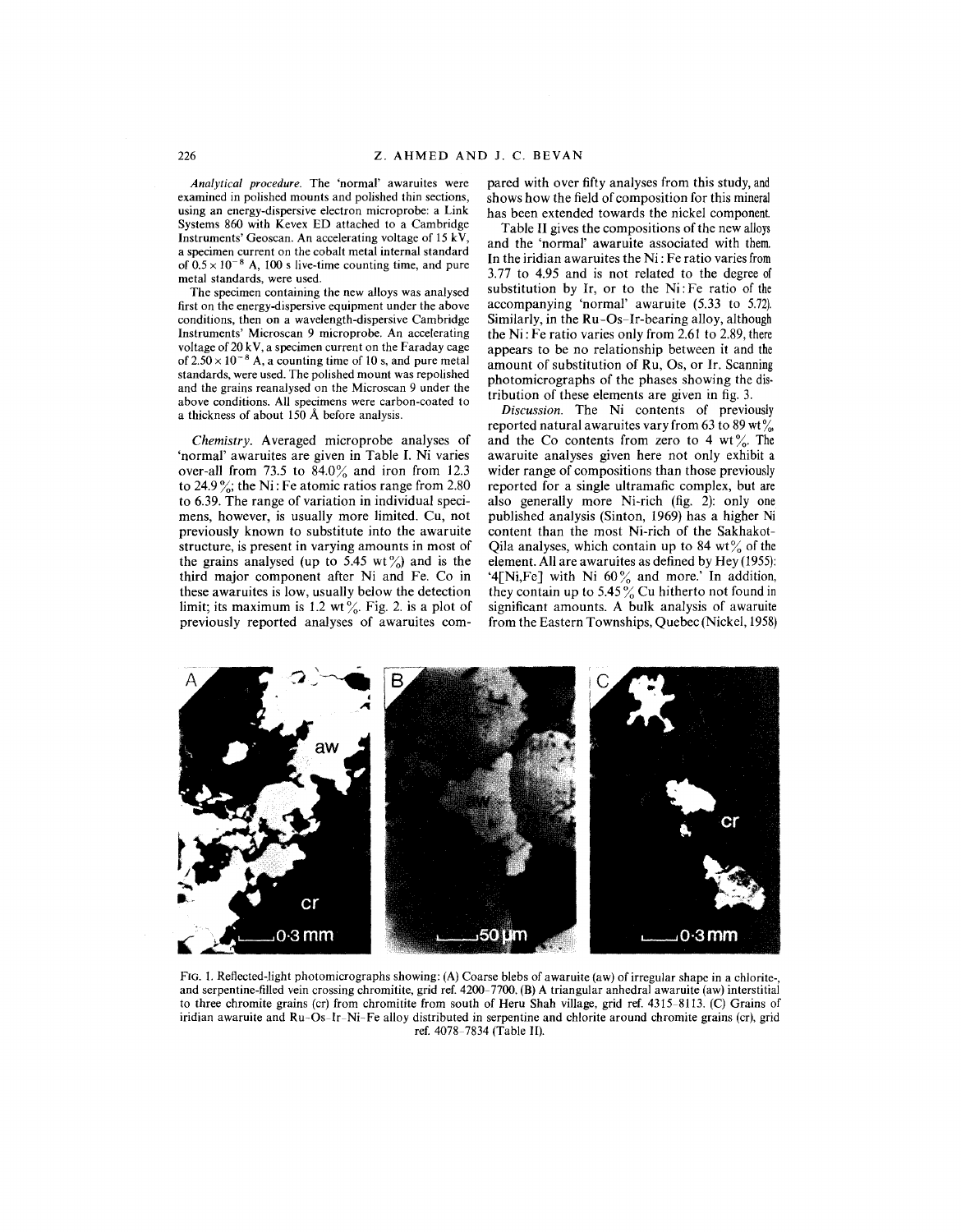| Spec. no.        | 1            | range                          | $\overline{2}$ | range                      | 3            | range                          | 4            | range                      | 5            | range                      |  |
|------------------|--------------|--------------------------------|----------------|----------------------------|--------------|--------------------------------|--------------|----------------------------|--------------|----------------------------|--|
|                  |              |                                |                |                            |              |                                |              |                            |              |                            |  |
| Ni<br>Fe         | 78.5<br>20.4 | $78.1 - 78.9$<br>$20.1 - 20.7$ | 74.5<br>23.3   | 74.0-74.9<br>$23.0 - 23.6$ | 77.2<br>23.6 | $76.5 - 77.7$<br>$23.4 - 23.8$ | 81.4<br>15.3 | 81.0-81.9<br>$14.6 - 16.1$ | 78.9<br>15.1 | 78.5-79.4<br>$14.8 - 15.6$ |  |
| Cu               | 1.46         | $1,27-1.66$                    | 0.21           | $0.04 - 0.39$              | 0.05         | $0.00 - 0.31$                  | 2.66         | $2.45 - 2.94$              | 5.10         | $4.45 - 5.45$              |  |
| Co               |              | $0.16$ $0.15 - 0.17$           | 0.76           | $0.56 - 1.20$              | 0.08         | $0.00 - 0.50$                  | 0.33         | $0.24 - 0.45$              | b.d.         |                            |  |
|                  | 100.5        |                                | 98.8           |                            | 100.9        |                                | 99.7         |                            | 99.1         |                            |  |
|                  |              |                                |                |                            |              |                                |              |                            |              |                            |  |
| Atomic per cent: |              |                                |                |                            |              |                                |              |                            |              |                            |  |
| Ni               | 77.4         | $77.4 - 77.4*$                 | 74.3           | $73.2 - 75.1$              | 75.5         | $74.5 - 76.0$                  | 81.2         | $80.3 - 82.0$              | 79.4         | $79.2 - 79.7$              |  |
| Fe               | 21.1         | $21.0 - 21.3$                  | 24.8           | $24.4 - 25.8$              | 24.4         | $24.0 - 24.8$                  | 16.0         | $15.4 - 16.7$              | 16.0         | $15.7 - 16.6$              |  |
| Cu               | 1.33         | $1.15 - 1.51$                  | 0.20           | $0.04 - 0.36$              | 0.07         | $0.00 - 0.45$                  | 2.46         | $2.27 - 2.70$              | 4.74         | $4.25 - 5.02$              |  |
| Co               | 0.16         | $0.15 - 0.17$                  | 0.75           | $0.56 - 1.19$              | 0.05         | $0.00 - 0.30$                  | 0.33         | $0.24 - 0.44$              | b.d.         |                            |  |
| Ni/Fe            |              | $3.66$ $3.63 - 3.69$           | 3.00           | $2.84 - 3.09$              |              | $3.10$ $3.03 - 3.16$           | 5.09         | $4.80 - 5.31$              | 4.97         | $4.80 - 5.06$              |  |
| Spec. no.        | 6            |                                | 7              |                            | 8            |                                | 9            |                            | 10           |                            |  |
|                  |              | range                          |                | range                      |              | range                          |              | range                      |              | range                      |  |
| Ni               | 78.3         | $77.8 - 79.1$                  | 73.8           | $73.5 - 74.1$              | 76.0         | 75.6-76.2                      | 80.8         | $77.1 - 84.0$              | 80.6         | $77.5 - 82.6$              |  |
| Fe               | 20.5         | $19.4 - 21.1$                  | 24.9           | 24.9-24.9                  | 23.3         | $22.3 - 23.8$                  | 17.3         | $15.0 - 20.9$              | 14.4         | $12.3 - 18.6$              |  |
| Cu               | 0.68         | $0.51 - 0.79$                  | 0.46           | $0.34 - 0.59$              | 0.94         | $0.55 - 1.14$                  | 1.35         | $0.83 - 1.84$              | 4.00         | $2.45 - 4.97$              |  |
| Co               |              | $0.62 \quad 0.50 - 0.70$       | 0.77           | $0.75 - 0.78$              |              | $0.43 \quad 0.21 - 0.61$       | 0.24         | $0.05 - 0.50$              | 0.10         | $0.00 - 0.19$              |  |
|                  | 100.1        |                                | 99.9           |                            | 100.7        |                                | 99.7         |                            | 99.1         |                            |  |
| Atomic per cent: |              |                                |                |                            |              |                                |              |                            |              |                            |  |
| Ni               | 77.4         | $76.9 - 78.4$                  | 73.0           | $72.7 - 73.2$              | 74.7         | $74.3 - 75.3$                  | 80.4         | $77.0 - 83.0$              | 80.9         | 78.0-83.0                  |  |
| Fe               | 21.4         | $20.2 - 21.9$                  | 25.9           | $25.8 - 26.0$              | 24.1         | $23.3 - 24.5$                  | 18.1         | $15.6 - 21.9$              | 15.2         | $13.0 - 19.6$              |  |
| Cu               | 0.62         | $0.46 - 0.72$                  | 0.43           | $0.31 - 0.54$              | 0.86         | $0.50 - 1.03$                  | 1.24         | $0.77 - 1.69$              | 3.71         | $2.27 - 4.55$              |  |
| Co               | 0.61         | $0.49 - 0.69$                  | 0.75           | $0.73 - 0.77$              | 0.43         | $0.21 - 0.60$                  | 0.24         | $0.05 - 0.49$              | 0.10         | $0.00 - 0.19$              |  |
| Ni/Fe            |              | $3.63$ $3.51 - 3.88$           | 2.82           | $2.80 - 2.84$              | 3.11         | $3.04 - 3.23$                  | 4.49         | $3.51 - 5.32$              | 5.44         | $3.97 - 6.39$              |  |
|                  |              |                                |                |                            |              |                                |              |                            |              |                            |  |

TABLEI. *Chemical composition of awaruites from the Sakhakot -Qila district*

Grid references to the 1 : 63360 topographic sheets (No. 38 *Nl11* and 38 *N/15)* issued by the Survey of Pakistan for specimens 1-10: number of analyses of each specimen given in brackets.

Specimen 1,4122-7484 (2); specimen 2, 4060-7620 (4); specimen 3,4200-7700 (6); specimen 4, 4188-7785 (5); specimen 5, 4460-8035 (6); specimen 6, 4167-8070 (4); specimen 7, 4120-8070 (2); specimen 8, 4460-8150 (5); specimen 9, 4441-8153 (11); specimen 10,4492-8774 (5).

 $b.d. =$  below detection limit. \*77.36-77.3

TABLEI I. *Electron-microprobe analyses of Ru-Os-Ir-Ni-Fe alloy (ROIl-ROI5), and associated awaruite (AI-A3) and iridian awaruite (IRI-IR7)*

|                | ROI1             | <b>ROI2</b> | ROI3   | <b>ROI4</b> | ROI5   | A1            | A <sub>2</sub> | A <sub>3</sub> | IR1    | IR <sub>2</sub> | IR <sub>3</sub> | IR4    | IR5    | IR6    | IR7    |
|----------------|------------------|-------------|--------|-------------|--------|---------------|----------------|----------------|--------|-----------------|-----------------|--------|--------|--------|--------|
| $N_{\rm I}$    | 39.2             | 31.7        | 26.6   | 34.2        | 35.7   | 83.5          | 83.8           | 83.2           | 69.6   | 70.9            | 56.2            | 71.4   | 71.3   | 70.3   | 64.9   |
| Fe             | 12.9             | 11.6        | 9.43   | 11.9        | 12.1   | 13.9          | 14.9           | 13.9           | 14.8   | 14.6            | 13.6            | 17.2   | 13.7   | 13.5   | 16.4   |
| Cu             | nd               | 0.10        | 0.27   | 0.29        | 0.27   | 1.42          | 1.43           | 1.21           | 1.18   | 1.19            | 0.95            | 0.99   | 1.41   | 1.25   | 0.88   |
| Co             | nd               | 0.27        | 0.21   | 0.21        | 0.25   | 0.21          | 0.14           | 0.24           | 0.25   | 0.23            | 0.20            | 0.28   | 0.18   | 0.16   | 0.35   |
| Ru             | 25.5             | 30.9        | 32.3   | 27.5        | 26.3   | 0.00          | 0.00           | 0.00           | 0.00   | 0.00            | 0.34            | 0.00   | 0.05   | 0.01   | 0.00   |
| <b>Os</b>      | 12.5             | 15.1        | 17.9   | 16.2        | 14.3   | 0.67          | 0.31           | 0.67           | 0.57   | 0.28            | 0.47            | 0.66   | 0.44   | 0.80   | 0.64   |
| Ir             | 10.4             | 10.1        | 13.2   | 11.5        | 10.9   | 0.24          | 0.33           | 0.00           | 13.0   | 11.3            | 27.0            | 7.29   | 11.5   | 12.5   | 14.8   |
| P <sub>t</sub> | 0.78             | 0.00        | 0.00   | 0.00        | 0.00   | 0.01          | 0.03           | 0.00           | 0.65   | 0.29            | 0.30            | 0.63   | 0.65   | 0.36   | 0.52   |
| Total          | 101.3            | 99.8        | 99.9   | 101.8       | 99.8   | 100.0         | 100.9          | 99.2           | 100.0  | 98.8            | 99.1            | 98.5   | 99.2   | 98.9   | 98.5   |
|                | Atomic percents: |             |        |             |        |               |                |                |        |                 |                 |        |        |        |        |
| Ni             | 52.558           | 45.596      | 41.057 | 47.976      | 49.914 | 83.999        | 83.107         | 84.091         | 76.765 | 78.056          | 70.557          | 76.498 | 78.775 | 78.561 | 74.230 |
| Fe             | 18.152           | 17.446      | 15.281 | 17.657      | 17.839 | 14.685        | 15.583         | 14.778         | 17.192 | 16.941          | 17.971          | 19.415 | 15.917 | 15.878 | 19.686 |
| Cu             |                  |             |        |             |        | 1.317         | 1.310          | 1.131          | 1.202  | 1.209           | 1.105           | 0.980  | 1.440  | 1.291  | 0.930  |
| Ru             | 19.878           | 25.806      | 28.924 | 22.405      | 21.422 | $- -$         |                | -              |        |                 |                 |        |        |        |        |
| Os             | 5.164            | 6.698       | 8.523  | 7.040       | 6.167  |               |                |                |        |                 |                 |        |        |        |        |
| Iг             | 4.259            | 4.454       | 6.216  | 4,921       | 4.657  | $\sim$ $\sim$ |                |                | 4.373  | 3.794           | 10.367          | 2.387  | 3.869  | 4.269  | 5.154  |
| Ni/Fe          | 2.90             | 2.61        | 2.69   | 2.72        | 2.80   | 5.72          | 5.33           | 5.69           | 4.47   | 4.61            | 3.93            | 3.94   | 4.95   | 4.95   | 3.77   |

Wavelength-dispersive electron-microprobe analyses of specimen containing new alloys (GR 4078-7834).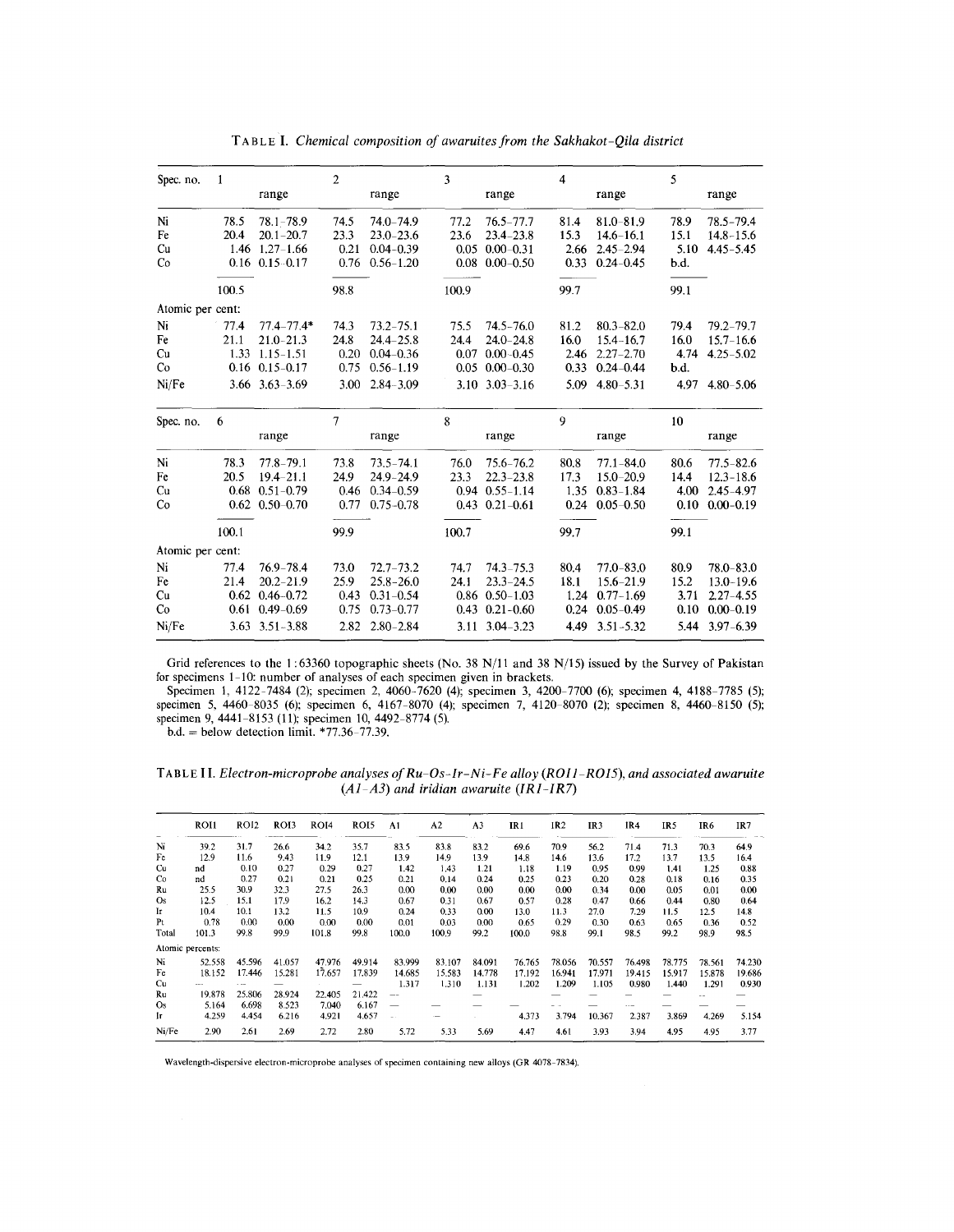gave a maximum of  $0.3\%$  Cu in addition to the  $4\%$  of Co. Native Cu, although present in other awaruite-bearing rocks, has not been found in the Sakhakot-Qila complex, and it appears that the Cu has preferentially entered the Ni-Fe alloy rather than forming as a separate phase. There is a slight correlation between Cu substitution and increasing Ni content (fig. 2), and most of the awaruites described here have higher Ni contents than those previously reported.

Awaruite always occurs in serpentinized rocks, and its formation has been linked to the serpentinization process (Kanehira *et al.,* 1975). It is normally found in serpentine or secondary magnetite (Kanehira *et al.,* 1975; Chamberlain *et aI.,* 1965; Hultin, 1968). The present study adds two other minerals that enclose awaruite, namely, chlorite and ferritchromit. The distribution of awaruite, therefore, is not confined, as in the Coolac serpentine belt, Australia (Golding and Bayliss, 1968), to the nonchloritic chrome ores.

Platinum group elements (PGE) are known to be more abundant in sulphide-rich ultramafic complexes than in sulphur-poor ones, and in Alaskan-type rather than Alpine-type bodies (Crocket, 1979): the presence of PGE in the Sakhakot-Qila complex is therefore unexpected. Chromite is the most common PGE concentrator mineral, holding them either in solid solution or as inclusions of platinum group minerals (PGM) (Crocket, 1979). Olivine can also contain PGM inclusions (Page, 1971), and is capable of concentrating Ir, and less commonly, Os and Ru, from early crystallizing fractions of basic magmas (Crocket, 1979). It is possible that Ru, Os, and Ir in the Malakand occurrence became concentrated as secondary native metal alloys during the same process which led to the formation of awaruite from the Ni contained in the olivines. The mutual association and similar mode of occurrence of the iridian awaruite, the Ru-Os-Ir-Ni-Fe alloy, and the 'normal' awaruite described here support this mechanism.

*Conclusions.* The compositional data on awaruites from the ultramafites of the Sakhakot-Qila district show that these awaruites are more Ni-rich than



CuCo

FIG. 2. Plots of chemical compositions of awaruite from different localities in the Sakhakot-Qila complex, in the Ni-Fe-Cu system (dots) and the Ni-Fe-Co system (encircled dots). Numbered analyses are from other occurrences as follows:

- (1) lord Brassey mine, Tasmania (Williams, 1960)
- (2) HeazIewood, Tasmania (Williams, 1960)
- (3) Eastern Townships, Quebec (Nickel, 1959)
- (4, 5) Feragen, Norway (Hultin, 1968)
- (6) Muskox intrusion, Canada (Chamberlain *et al.,* 1965)
- (7) George River, New Zealand (Skey, 1885)
- (8) Southern Boso Peninsula, Japan (Kanehira *et al.,*
- 1975) (9) 'Josephinite' locality, Oregon (Botto and Morrison, 1976)
- (10) Coolac, N.S.W., Australia (Golding and Bayliss, 1968)
- (11) Red Mountain uItramafites, New Zealand (Sinton, 1976)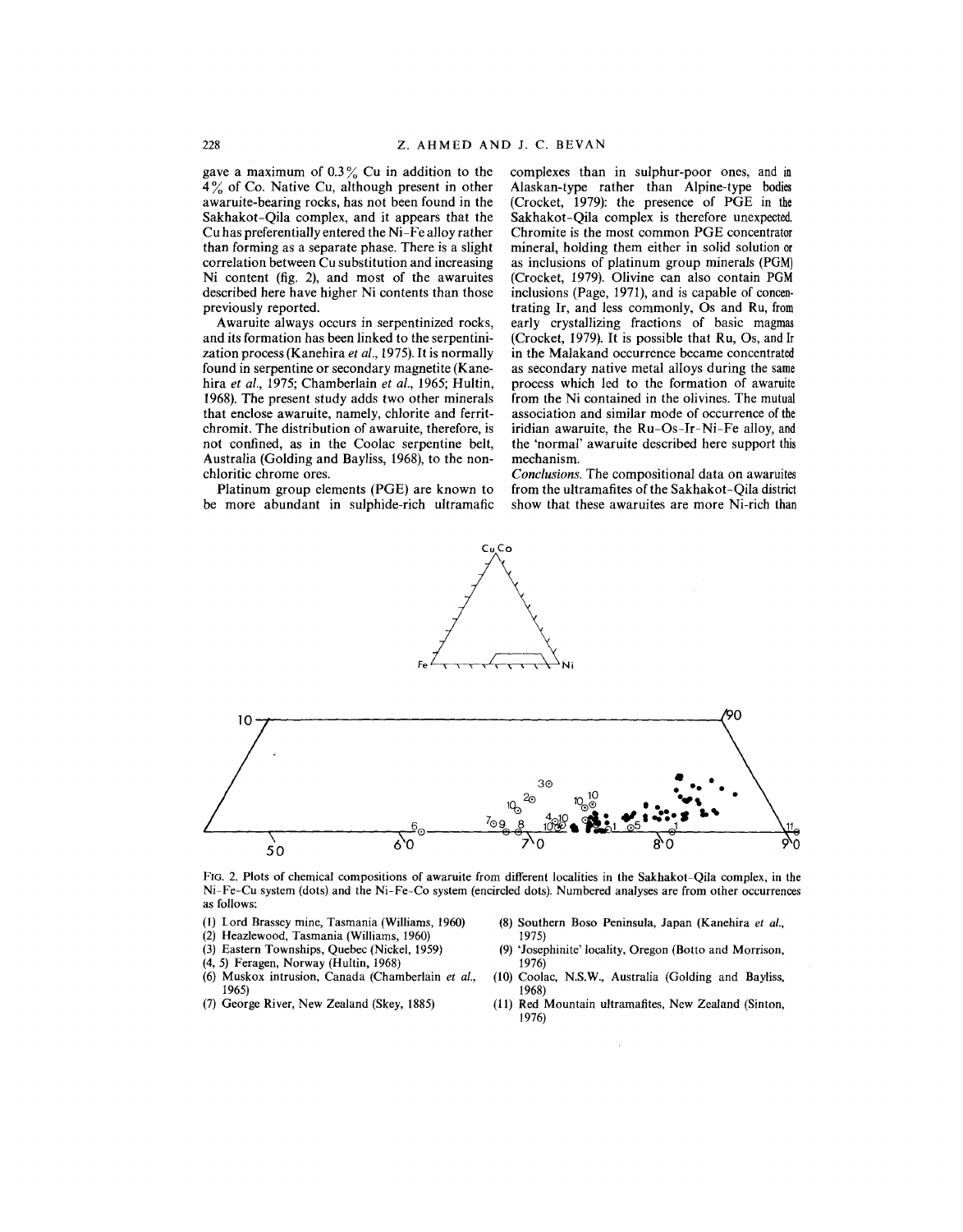

FIG.3. Electron-probe scanning images of iridian awaruite (ir) Ru-Os-Ir-Ni-Fe alloy (roi) and enclosing chlorite from a chromitite: back scattered electron image, (A), and distribution of Ir (B), Os (C), and Ru (D). The grey material intergrown with the Ru-Os-Ir-Ni-Fe alloy is of variable composition and appears to be a mixed oxide.

most other known occurrences and exhibit a substantial compositional variation between different specimens from within the same igneous complex. Co contents rarely exceed  $1\%$ , but Cu is present inmany samples and is the third major constituent after Ni and Fe: it appears to be higher in the more Ni-rich awaruites.

The awaruite occurs enclosed in serpentine, chlorite, or ferritchromit in chromitites and other ultramafites which are serpentinized to varying degrees.Other nickeliferous opaque minerals associated with awaruite and having the same mode of occurrence are heazlewoodite, pentlandite, and, in one chromitite body in the complex, an iridian awaruite and a new Ru-Os-Ir-Ni-Fe alloy. The Ru, Os, and Ir which they contain may have been derived from olivines during serpentinization in a

manner analogous to the formation of awaruite itself.

*Acknowledgements.* This work was developed from a Ph.D. research project at the University of London. The financial assistance by the Government of Pakistan to the first author is gratefully acknowledged. The comments on the manuscript by Dr A. Hall, Dr M. H. Hey, Dr A. C. Bishop, Dr P. Henderson, and Dr A. M. Clark have been most useful.

#### REFERENCES

Ahmed, Z. (1978). *Mineral. Mag.* **42,** 155-7.

- Botto, R. I., and Morrison, G. H. (1976). *Am. J. Sci.* 276,241-74.
- Chamberlain, J. A., McLeod, C. R., Traill, R. J., and Lachance, G. R. (1965). *Can. J. Earth Sci.* 2, 188-215.